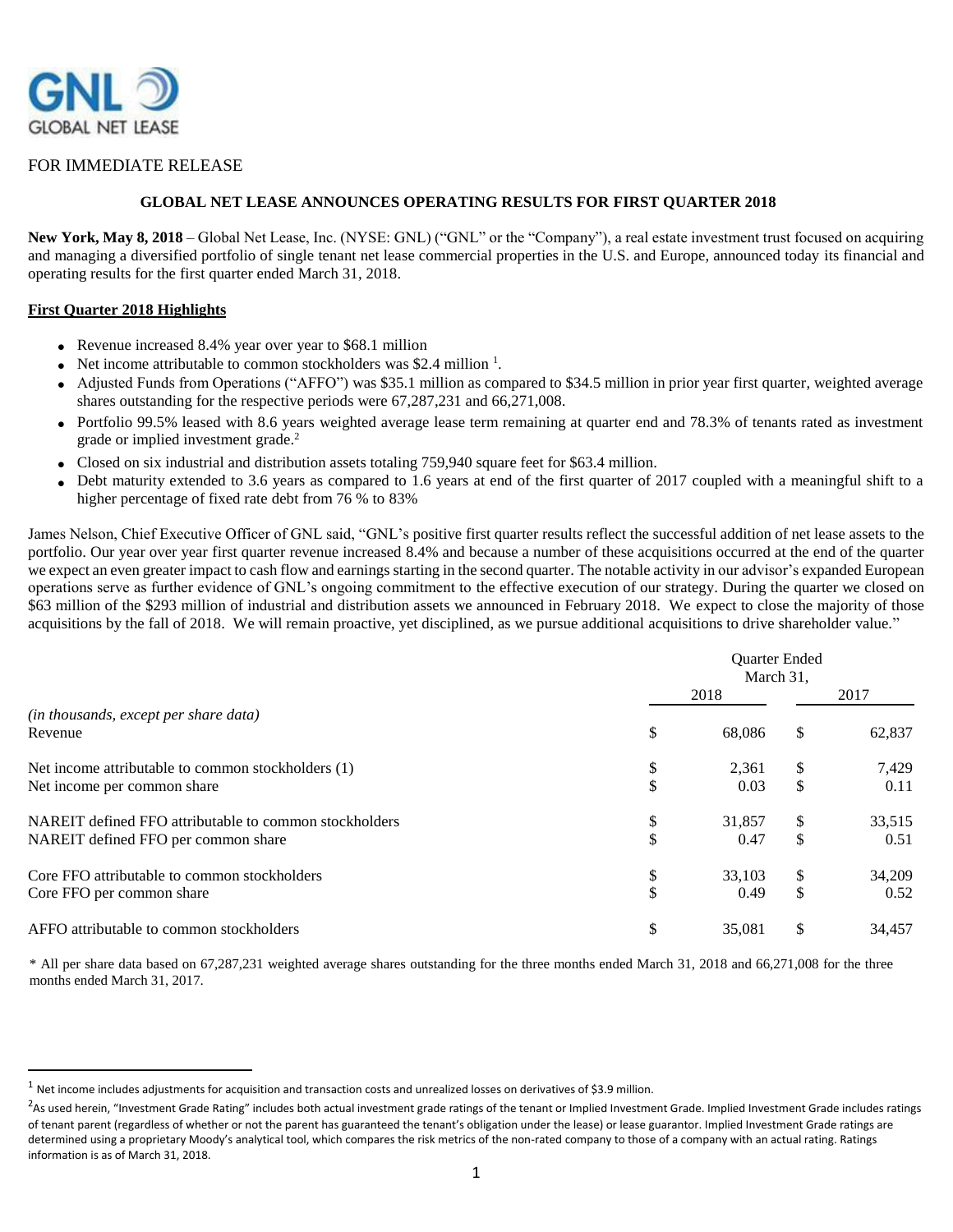## **Property Portfolio**

The Company's portfolio consisted of 327 net lease properties located in seven countries and comprised 23.7 million rentable square feet leased to 103 tenants across 41 industries as of March 31, 2018. The real estate portfolio metrics include:

- 99.5 % leased with 8.6 years remaining weighted average lease term as of March 31, 2018
- $\bullet$  91.5% of portfolio rent with contractual rent increases based on square footage. (1)
- 78.3% of portfolio annualized straight line rent derived from investment grade and implied investment grade rated tenants
- Retail portfolio accounts for 9% of annualized straight line rent, with no retail tenants in bankruptcy, and all paying rent
- 49% U.S. and 51% Europe (based on annualized straight line rent)
- 58% Office, 33% Industrial / Distribution and 9% Retail (based on an annualized straight-line rent)

### **Acquisition Highlights**

During the first quarter the Company closed on the acquisition of six industrial and distribution assets totaling 759,940 square feet for \$63.4 million. The leases for these facilities, located in Mississippi, Michigan and Illinois, are with (or are guaranteed by) Fiat Chrysler, Chemours Company, Lee Steel Holdings, and LSI Steel Processing. The six assets were purchased at prices equating to a weighted-average GAAP capitalization rate of 7.96%<sup>(2)</sup> and have a weighted-average remaining lease term of 10.0 years<sup>(3)</sup>.

|                             | <b>Closing</b> |               | <b>Square</b> |                   | Lease<br><b>Term</b> | Purchase<br><b>Price</b> |             |
|-----------------------------|----------------|---------------|---------------|-------------------|----------------------|--------------------------|-------------|
| <b>Tenant</b>               | Date           | <b>Assets</b> | Feet          | <b>Asset Type</b> | $(yrs)^{(4)}$        | (mm)                     | Location    |
| Chemours Company, FC LLC    | 2/26/2018      |               | 300,000       | Distribution      | 9.8                  | \$18.6                   | Mississippi |
| Lee Steel Holdings, LLC     | 3/21/2018      |               | 114,042       | Industrial        | 10.5                 | \$8.8                    | Michigan    |
| <b>LSI</b> Steel Processing | 3/29/2018      |               | 217,924       | Industrial        | 10.0                 | \$17.8                   | Illinois    |
| FCA US, LLC (Fiat Chrysler) | 3/29/2018      |               | 127.974       | Industrial        | 9.9                  | \$18.2                   | Michigan    |
| Total                       |                | 6             | 759,940       |                   |                      | \$63.4                   |             |

- <sup>(2)</sup> GAAP capitalization rate is a rate of return on a real estate investment property based on the expected, straight-lined rental income that the property will generate under its existing lease. GAAP capitalization rate is calculated by dividing the income the property will generate (before debt service and depreciation and after fixed costs and variable costs) by the acquisition price of the property.
- (3) The weighted average remaining lease term in years based upon square feet as of March 31, 2018.<br>(4) As of March 31, 2018.

As of March 31, 2018.

### **Expanded European Operations**

 $\overline{\phantom{a}}$ 

The Company's advisor has strengthened its European operations and has placed a team of asset and property managers dedicated exclusively to Global Net Lease's European properties in London. The Company believes it's advisor is now better positioned to build even stronger direct relationships with tenants by being on-the-ground in the markets where GNL owns a significant number of properties. Furthermore, by being present in the local markets this team will be able to identify additional acquisition opportunities throughout Europe.

### **Capital Structure and Liquidity Resources**

As of March 31, 2018, the Company had \$106.7 million of cash and cash equivalents. The Company's net debt to enterprise value was 54.5% with an enterprise value of \$2.8 billion based on the March 31, 2018 closing share price of \$16.88 for common shares and \$24.91 for the preferred shares, with net debt of \$1.5 billion, including \$1.0 billion of mortgage debt. The net debt to enterprise value would improve to 51.6% if the calculation was based on closing share prices from May 4th of \$19.26 for common shares and \$24.45 for preferred shares.

Year over year the percentage of fixed rate debt (including variable rate debt fixed with swaps) increased to 83%<sup>(5)</sup> from 76% as of March 31, 2018. The Company's total combined debt had a weighted average interest rate cost of 2.8% resulting in an interest coverage ratio of 4.4x times. GNL did not issue common shares under the Company's ATM Program for the three months ended March 31, 2018.

The Company successfully closed on an eight-property CMBS loan with Ladder Capital Finance. The CMBS loan is for a term of 10 years with an interest rate of 4.32%.

<sup>(1)</sup> 93.3% of portfolio annualized straight line rent with contractual rent increases.

<sup>(5)</sup> Inclusive of floating rate debt with in place interest rate swaps allowing debt to effectively act as fixed.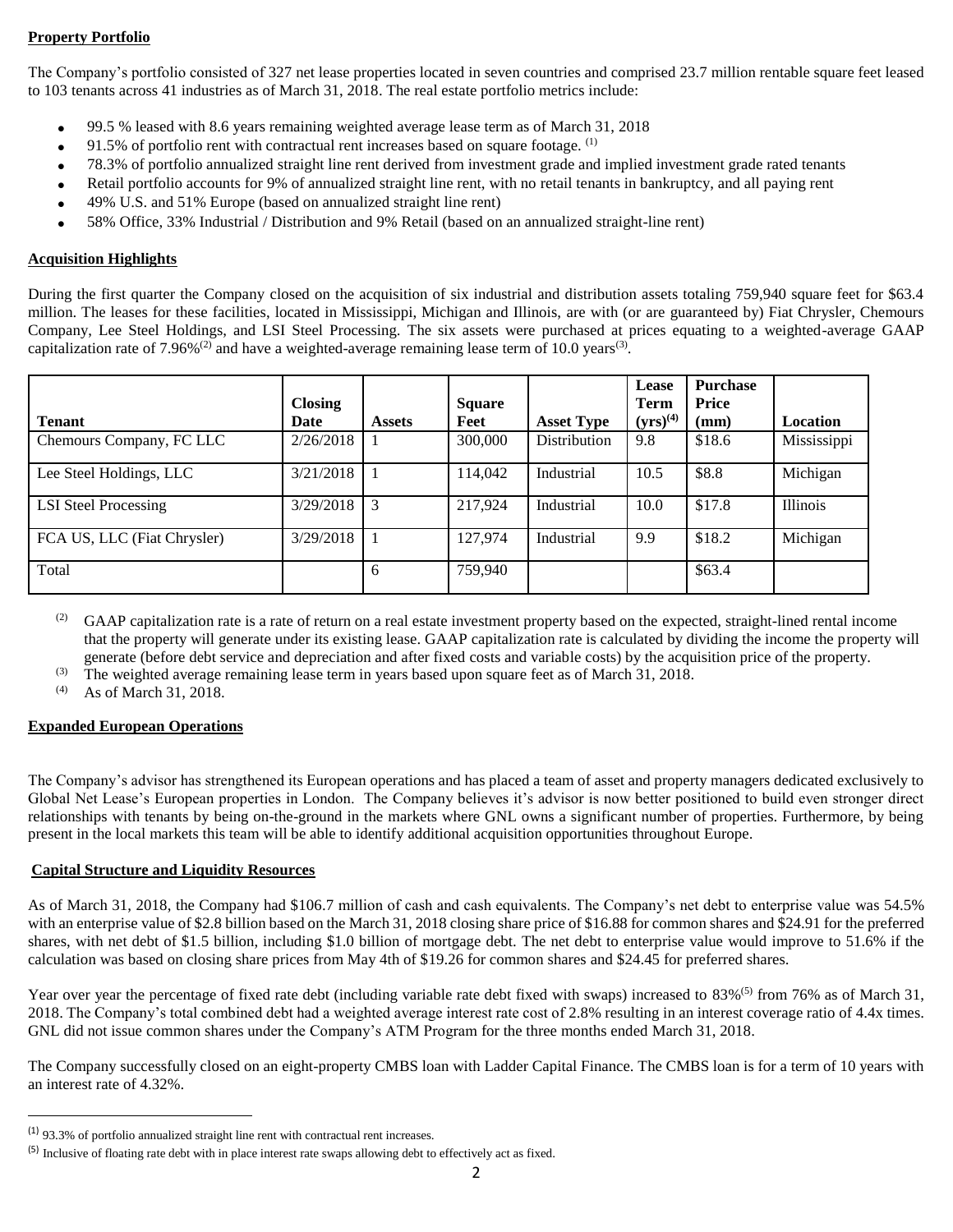## **Conference Call**

GNL will host a conference call on May 8, 2018 at 11:00 a.m. ET to discuss its financial and operating results.

Dial-in instructions for the conference call and the replay are outlined below. This conference call will also be broadcast live over the Internet and can be accessed by all interested parties through the GNL website, www.globalnetlease.com, in the "Investor Relations" section.

To listen to the live call, please go to GNL's "Investor Relations" section of the website at least 15 minutes prior to the start of the call to register and download any necessary audio software. For those who are not able to listen to the live broadcast, a replay will be available shortly after the call on the GNL website at www.globalnetlease.com.

### **Conference Call Details**

*Live Call*

Dial-In (Toll Free): 1-888-317-6003 International Dial-In: 1-412-317-6061 Canada Dial-In (Toll Free): 1-866-284-3684 Participant Elite Entry Number: 7191013

*Conference Replay\**

Domestic Dial-In (Toll Free): 1-877-344-7529 International Dial-In: 1-412-317-0088 Canada Dial-In (Toll Free): 1-855-669-9658 Conference Number: 10119587

Available one hour after the end of the conference call through August 8, 2018.

### **Supplemental Schedules**

The Company will file supplemental information packages with the Securities and Exchange Commission (the "SEC") to provide additional disclosure and financial information. Once posted, the supplemental package can be found under the "Presentations" tab in the Investor Relations section of GNL's website at www.globalnetlease.com and on the SEC website at www.sec.gov.

### **About Global Net Lease, Inc.**

Global Net Lease, Inc. (NYSE: GNL) is a publicly traded real estate investment trust listed on the NYSE focused on acquiring a diversified global portfolio of commercial properties, with an emphasis on sale-leaseback transactions involving single tenant, mission critical income producing net-leased assets across the United States, Western and Northern Europe. Additional information about GNL can be found on its website at www.globalnetlease.com.

## **Important Notice**

The statements in this press release that are not historical facts may be forward-looking statements. These forward-looking statements involve risks and uncertainties that could cause actual results or events to be materially different. Forward-looking statements may include, but are not limited to, statements regarding stockholder liquidity and investment value and returns. The words "anticipates," "believes," "expects," "estimates," "projects," "plans," "intends," "may," "will," "would" and similar expressions are intended to identify forward-looking statements, although not all forward-looking statements contain these identifying words. Actual results may differ materially from those contemplated by such forward-looking statements, including those set forth in the Risk Factors section of GNL's Annual Report on Form 10-K for the year ended December 31, 2017 filed on February 28, 2018 and subsequent Quarterly Reports on Form 10-Q. Further, forward-looking statements speak only as of the date they are made, and GNL undertakes no obligation to update or revise any forward-looking statement to reflect changed assumptions, the occurrence of unanticipated events or changes to future operating results, unless required to do so by law.

### **Contacts:**

Investors and Media: Email: investorrelations@globalnetlease.com Phone: (212) 415-6510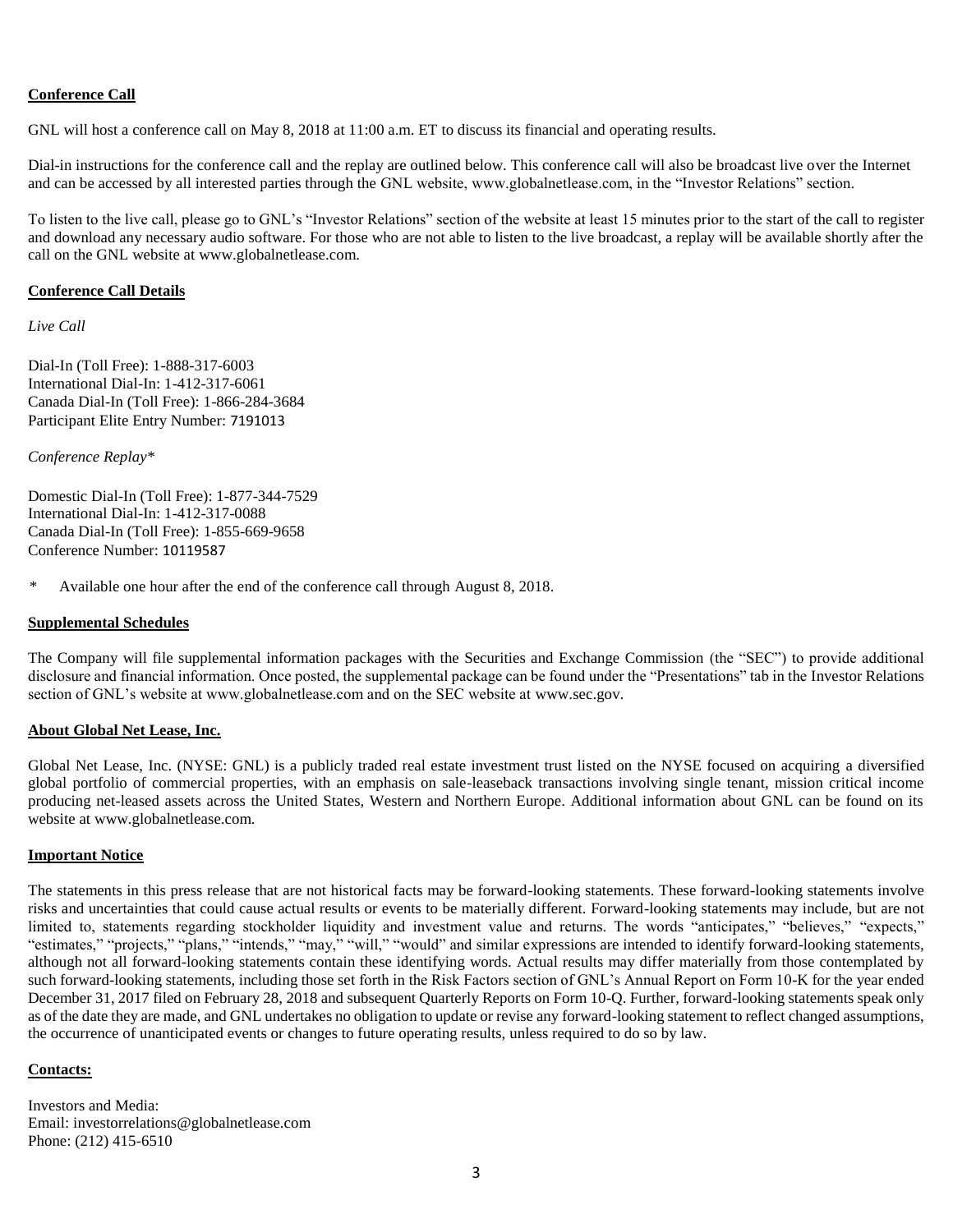## **Consolidated Balance Sheets**

# **(In thousands, except share and per share data)**

|                                                       | March 31,<br>2018    | December 31,<br>2017 |  |
|-------------------------------------------------------|----------------------|----------------------|--|
| <b>ASSETS</b>                                         | (Unaudited)          |                      |  |
| Real estate investments, at cost:                     |                      |                      |  |
| Land                                                  | \$<br>418,878 \$     | 402,318              |  |
| Buildings, fixtures and improvements                  | 2,218,176            | 2,138,405            |  |
| Construction in progress                              | 2,572                | 2,328                |  |
| Acquired intangible lease assets                      | 648,353              | 629,626              |  |
| Total real estate investments, at cost                | 3,287,979            | 3,172,677            |  |
| Less accumulated depreciation and amortization        | (375, 484)           | (339, 931)           |  |
| Total real estate investments, net                    | 2,912,495            | 2,832,746            |  |
| Cash and cash equivalents                             | 106,733              | 102,425              |  |
| Restricted cash                                       | 2,690                | 5,302                |  |
| Derivative assets, at fair value                      | 4,512                | 2,176                |  |
| Unbilled straight-line rent                           | 45,111               | 42,739               |  |
| Prepaid expenses and other assets                     | 30,817               | 22,617               |  |
| Due from related parties                              | 16                   | 16                   |  |
| Deferred tax assets                                   | 1,057                | 1,029                |  |
| Goodwill and other intangible assets, net             | 23,151               | 22,771               |  |
| Deferred financing costs, net                         | 6,540                | 6,774                |  |
| <b>Total Assets</b>                                   | \$<br>3,133,122 \$   | 3,038,595            |  |
| <b>LIABILITIES AND EQUITY</b>                         |                      |                      |  |
| Mortgage notes payable, net                           | \$<br>1,038,894 \$   | 984,876              |  |
| Revolving credit facilities                           | 342,023              | 298,909              |  |
| Term loan, net                                        | 236,783              | 229,905              |  |
| Acquired intangible lease liabilities, net            | 31,967               | 31,388               |  |
| Derivative liabilities, at fair value                 | 19,738               | 15,791               |  |
| Due to related parties                                | 770                  | 829                  |  |
| Accounts payable and accrued expenses                 | 27,320               | 23,227               |  |
| Prepaid rent                                          | 21,489               | 18,535               |  |
| Deferred tax liability                                | 16,269               | 15,861               |  |
| Taxes payable                                         | 948                  | 2,475                |  |
| Dividends payable                                     | 2,426                | 2,556                |  |
| <b>Total Liabilities</b>                              | 1,738,627            | 1,624,352            |  |
| Commitments and contingencies                         |                      |                      |  |
| Stockholders' Equity:                                 |                      |                      |  |
| 7.25% Series A cumulative redeemable preferred shares | 54                   | 54                   |  |
| Common stock                                          | 2,003                | 2,003                |  |
| Additional paid-in capital                            | 1,859,746            | 1,860,058            |  |
| Accumulated other comprehensive income                | 34,593               | 19,447               |  |
| Accumulated deficit                                   | (502, 026)           | (468, 396)           |  |
| <b>Total Stockholders' Equity</b>                     | 1,394,370            | 1,413,166            |  |
| Non-controlling interest                              | 125                  | 1,077                |  |
| <b>Total Equity</b>                                   | 1,394,495            | 1,414,243            |  |
| <b>Total Liabilities and Equity</b>                   | \$<br>$3,133,122$ \$ | 3,038,595            |  |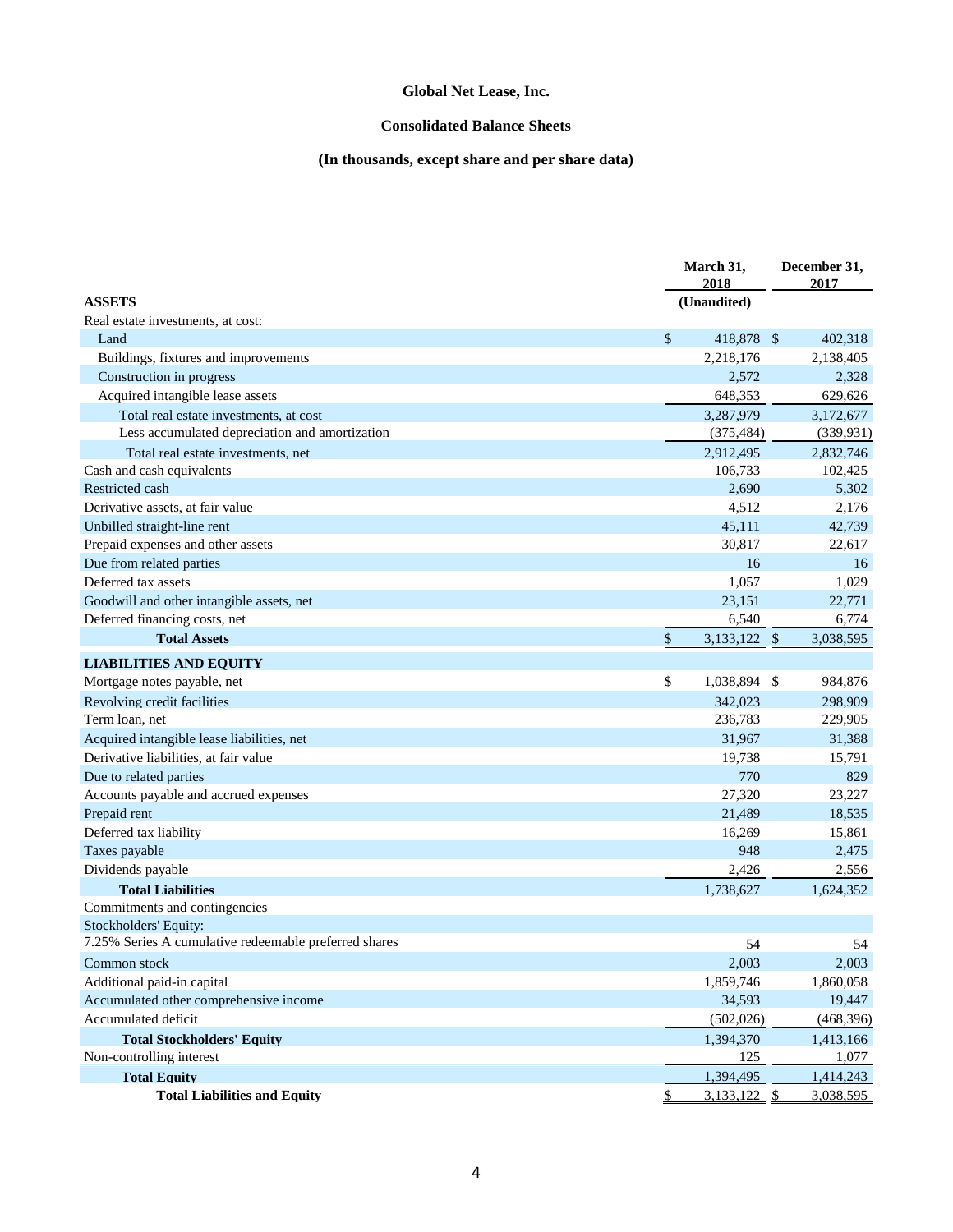## **Consolidated Statements of Operations (Unaudited)**

# **(In thousands, except share and per share data)**

|                                                                                           |      | <b>Three Months Ended March 31,</b> |                       |  |
|-------------------------------------------------------------------------------------------|------|-------------------------------------|-----------------------|--|
|                                                                                           |      | 2018                                | 2017                  |  |
|                                                                                           |      |                                     |                       |  |
| <b>Revenues:</b>                                                                          |      |                                     |                       |  |
| Rental income                                                                             | \$   | 63,792 \$                           | 58,492                |  |
| Operating expense reimbursements                                                          |      | 4,294                               | 4,345                 |  |
| <b>Total revenues</b>                                                                     |      | 68.086                              | 62,837                |  |
|                                                                                           |      |                                     |                       |  |
| <b>Expenses:</b>                                                                          |      |                                     |                       |  |
| Property operating                                                                        |      | 7,470                               | 7,236                 |  |
| Fire recovery                                                                             |      | (79)                                |                       |  |
| Operating fees to related parties<br>Acquisition and transaction related                  |      | 6,831                               | 5,730<br>696          |  |
| General and administrative                                                                |      | 1,325<br>2,051                      | 1,770                 |  |
| Equity-based compensation                                                                 |      | (832)                               | 16                    |  |
| Depreciation and amortization                                                             |      | 29,496                              | 27,114                |  |
| Total expenses                                                                            |      | 46,262                              | 42,562                |  |
| Operating income                                                                          |      | 21,824                              | 20,275                |  |
|                                                                                           |      |                                     |                       |  |
| Other income (expense):                                                                   |      |                                     |                       |  |
| Interest expense                                                                          |      | (12, 975)                           | (11, 531)             |  |
| Gain on dispositions of real estate investments                                           |      |                                     | 957                   |  |
| Loss on derivative instruments                                                            |      | (2,935)                             | (470)                 |  |
| Unrealized loss on undesignated foreign currency advances and other hedge ineffectiveness |      | (43)                                | (882)                 |  |
| Other income                                                                              |      | 11                                  | $\tau$                |  |
| Total other expense, net                                                                  |      | (15,942)                            | (11, 919)             |  |
| Net income before income taxes                                                            |      | 5,882                               | 8,356                 |  |
| Income tax expense                                                                        |      | (1,070)                             | (906)                 |  |
| Net income                                                                                |      | 4,812                               | 7,450                 |  |
| Net income attributable to non-controlling interest                                       |      |                                     | (21)                  |  |
| Preferred stock dividends                                                                 |      | (2, 451)                            |                       |  |
| Net income attributable to common stockholders                                            | \$   | $2,361$ \$                          | 7,429                 |  |
|                                                                                           |      |                                     |                       |  |
| <b>Basic and Diluted Earnings Per Share:</b>                                              |      |                                     |                       |  |
| Basic and diluted net loss per share attributable to common stockholders                  | $\$$ | 0.03                                | $\mathcal{S}$<br>0.11 |  |
| Basic and diluted weighted average shares outstanding                                     |      | 67,287                              | 66,271                |  |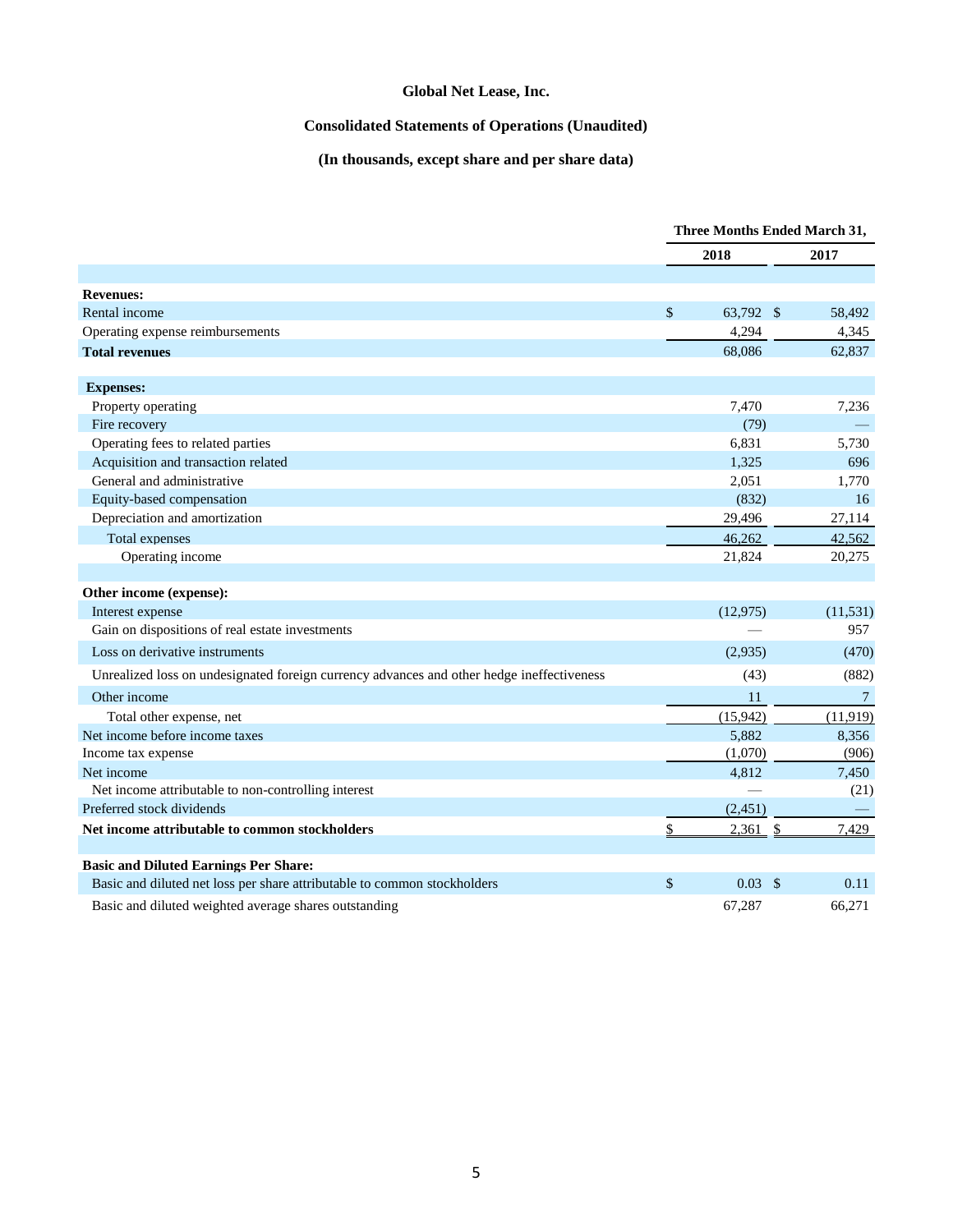# **Quarterly Reconciliation of Non-GAAP Measures (Unaudited)**

## **(In thousands)**

|                                                                                                | <b>Three Months Ended March 31,</b> |                        |        |  |
|------------------------------------------------------------------------------------------------|-------------------------------------|------------------------|--------|--|
|                                                                                                |                                     | 2018                   | 2017   |  |
| <b>Adjusted EBITDA</b>                                                                         |                                     |                        |        |  |
| Net income                                                                                     | \$                                  | 4,812<br><sup>\$</sup> | 7,450  |  |
| Depreciation and amortization                                                                  |                                     | 29,496                 | 27,114 |  |
| Interest expense                                                                               |                                     | 12,975                 | 11,531 |  |
| Income tax expense                                                                             |                                     | 1,070                  | 906    |  |
| Equity-based compensation                                                                      |                                     | (832)                  | 16     |  |
| Acquisition and transaction related                                                            |                                     | 1,325                  | 696    |  |
| Gain on disposition of real estate investments                                                 |                                     |                        | (957)  |  |
| Fire recovery                                                                                  |                                     | (79)                   |        |  |
| Loss on derivative instruments                                                                 |                                     | 2,935                  | 470    |  |
| Unrealized losses on undesignated foreign currency advances and other hedge<br>ineffectiveness |                                     | 43                     | 882    |  |
| Other income                                                                                   |                                     | (11)                   | (8)    |  |
| <b>Adjusted EBITDA</b>                                                                         |                                     | 51,734                 | 48,100 |  |
|                                                                                                |                                     |                        |        |  |
| Net operating income (NOI)                                                                     |                                     |                        |        |  |
| Operating fees to related parties                                                              |                                     | 6,831                  | 5,730  |  |
| General and administrative                                                                     |                                     | 2,051                  | 1,770  |  |
| <b>NOI</b>                                                                                     | \$                                  | 60,616 \$              | 55,600 |  |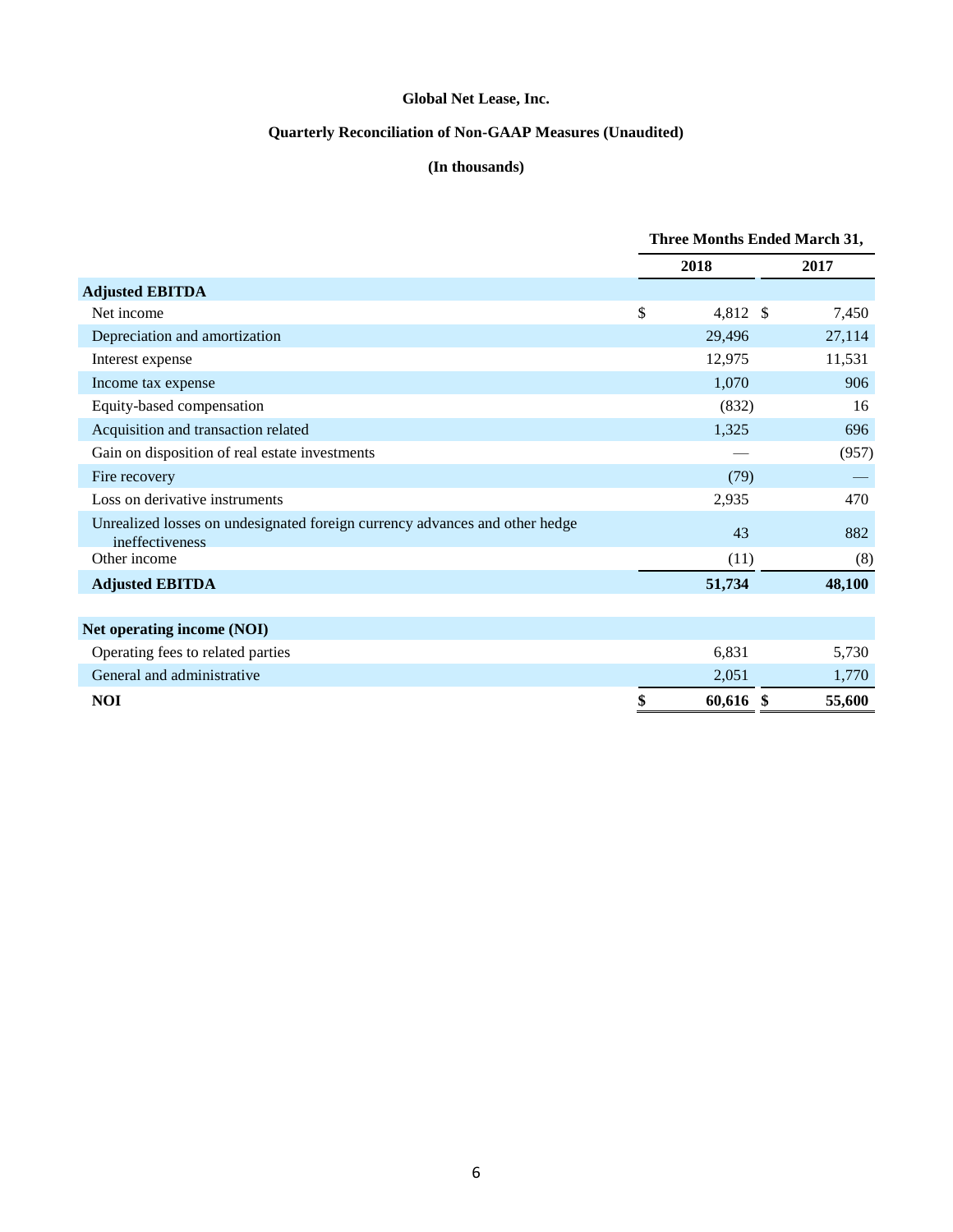#### **Quarterly Reconciliation of Non-GAAP Measures (Unaudited)**

#### **(In thousands)**

|                                                                                             | <b>Three Months Ended March 31,</b> |  |         |  |
|---------------------------------------------------------------------------------------------|-------------------------------------|--|---------|--|
|                                                                                             | 2018                                |  | 2017    |  |
| Net income attributable to stockholders (in accordance with GAAP)                           | \$<br>$2,361$ \$                    |  | 7,429   |  |
| Depreciation and amortization                                                               | 29,496                              |  | 27,114  |  |
| Gains on dispositions of real estate investments                                            |                                     |  | (957)   |  |
| Proportionate share of adjustments for non-controlling interest to arrive at FFO            |                                     |  | (71)    |  |
| FFO (defined by NAREIT)                                                                     | 31,857                              |  | 33,515  |  |
|                                                                                             |                                     |  |         |  |
| Acquisition and transaction fees [1]                                                        | 1,325                               |  | 696     |  |
| Fire recovery <sup>[2]</sup>                                                                | (79)                                |  |         |  |
| Proportionate share of adjustments for non-controlling interest to arrive at Core FFO       |                                     |  | (2)     |  |
| Core FFO attributable to common stockholders                                                | 33,103                              |  | 34,209  |  |
| Non-cash equity-based compensation                                                          | (832)                               |  | 16      |  |
| Non-cash portion of interest expense                                                        | 901                                 |  | 880     |  |
| Amortization of above- and below-market leases and ground lease assets and liabilities, net | 552                                 |  | 404     |  |
| Straight-line rent                                                                          | (1,503)                             |  | (3,878) |  |
| Unrealized loss on undesignated foreign currency advances and other hedge ineffectiveness   | 43                                  |  | 882     |  |
| Eliminate unrealized losses on foreign currency transactions <sup>[3]</sup>                 | 2,550                               |  | 1,792   |  |
| Amortization of mortgage discounts and premiums, net and mezzanine discount                 | 267                                 |  | 153     |  |
| Proportionate share of adjustments for non-controlling interest to arrive at AFFO           |                                     |  | (1)     |  |
| Adjusted funds from operations (AFFO) attributable to common stockholders                   | 35,081                              |  | 34,457  |  |

#### Footnotes:

[1] Includes merger related, and other costs, as applicable.

[2] Recovery arising from clean-up costs related to a fire sustained at one of our office properties.

[3] For AFFO purposes, we add back unrealized losses (gains). For the three months ended March 31, 2018, losses on derivative instruments were \$2.9 million, which were comprised of unrealized losses of \$2.6 million and realized losses of \$0.3 million. For the three months ended March 31, 2017, losses on derivative instruments were \$0.5 million, which were comprised of unrealized losses of \$1.8 million offset by realized gains of \$1.3 million.

#### **Funds from Operations, Core Funds from Operations and Adjusted Funds from Operations**

#### *Funds From Operations*

Due to certain unique operating characteristics of real estate companies, as discussed below, the National Association of Real Estate Investment Trusts ("NAREIT"), an industry trade group, has promulgated a measure known as Funds from Operations ("FFO"), which we believe to be an appropriate supplemental measure to reflect the operating performance of a REIT. FFO is not equivalent to net income or loss as determined under GAAP.

We define FFO, a non-GAAP measure, consistent with the standards established by the White Paper on FFO approved by the Board of Governors of NAREIT, as revised in February 2004 (the "White Paper"). The White Paper defines FFO as net income or loss computed in accordance with GAAP, excluding gains or losses from sales of property but including asset impairment write-downs, plus depreciation and amortization, and after adjustments for unconsolidated partnerships and joint ventures. Adjustments for unconsolidated partnerships and joint ventures are calculated to reflect FFO. Our FFO calculation complies with NAREIT's definition.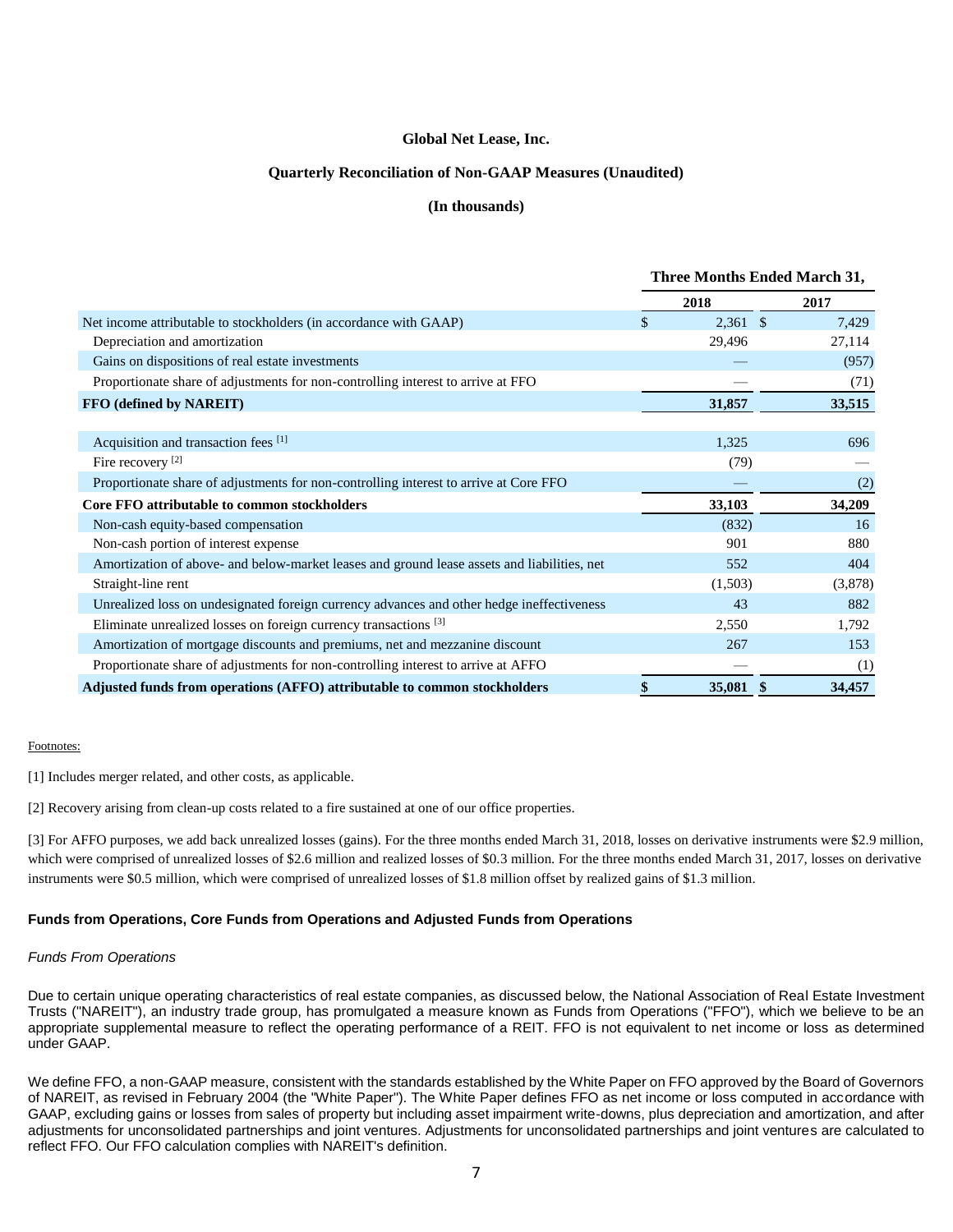The historical accounting convention used for real estate assets requires straight-line depreciation of buildings and improvements, and straightline amortization of intangibles, which implies that the value of a real estate asset diminishes predictably over time, especially if not adequately maintained or repaired and renovated as required by relevant circumstances or as requested or required by lessees for operational purposes in order to maintain the value disclosed. We believe that, because real estate values historically rise and fall with market conditions, including inflation, interest rates, unemployment and consumer spending, presentations of operating results for a REIT using historical accounting for depreciation and certain other items may be less informative. Historical accounting for real estate involves the use of GAAP. Any other method of accounting for real estate such as the fair value method cannot be construed to be any more accurate or relevant than the comparable methodologies of real estate valuation found in GAAP. Nevertheless, we believe that the use of FFO, which excludes the impact of real estate related depreciation and amortization, among other things, provides a more complete understanding of our performance to investors and to management, and when compared year over year, reflects the impact on our operations from trends in occupancy rates, rental rates, operating costs, general and administrative expenses, and interest costs, which may not be immediately apparent from net income.

#### *Core Funds From Operations*

Core funds from operations ("Core FFO") is FFO, excluding acquisition and transaction related costs as well as certain other costs that are considered to be non-core, such as fire loss and other costs related to damages at our properties. The purchase of properties, and the corresponding expenses associated with that process, is a key operational feature of our business plan to generate operational income and cash flows in order to make dividend payments to stockholders. In evaluating investments in real estate, we differentiate the costs to acquire the investment from the operations derived from the investment. By excluding expensed acquisition and transaction related costs as well as non-core costs, we believe Core FFO provides useful supplemental information that is comparable for each type of real estate investment and is consistent with management's analysis of the investing and operating performance of our properties.

#### *Adjusted Funds From Operations*

In calculating adjusted funds from operations ("AFFO"), we exclude certain income or expense items from AFFO that we consider more reflective of investing activities, other non-cash income and expense items and the income and expense effects of other activities that are not a fundamental attribute of our business plan. These items include early extinguishment of debt and unrealized gains and losses, which may not ultimately be realized, such as gains or losses on derivative instruments, gains and losses on foreign currency transactions, and gains and losses on investments. In addition, by excluding non-cash income and expense items such as amortization of above-market and below-market leases intangibles, amortization of deferred financing costs, straight-line rent and equity-based compensation from AFFO, we believe we provide useful information regarding income and expense items which have a direct impact on our ongoing operating performance. We also include the realized gains or losses on foreign currency exchange contracts for AFFO as such items are part of our ongoing operations and affect the current operating performance of the Company. By providing AFFO, we believe we are presenting useful information that can be used to better assess the sustainability of our ongoing operating performance without the impacts of transactions that are not related to the ongoing profitability of our portfolio of properties. We also believe that AFFO is a recognized measure of sustainable operating performance by the REIT industry. Further, we believe AFFO is useful in comparing the sustainability of our operating performance with the sustainability of the operating performance of other real estate companies.

In calculating AFFO, we exclude certain expenses which under GAAP are characterized as operating expenses in determining operating net income. All paid and accrued merger, acquisition and transaction related fees and certain other expenses negatively impact our operating performance during the period in which expenses are incurred or properties are acquired will also have negative effects on returns to investors, but are not reflective of our on-going performance. AFFO that excludes such costs and expenses would only be comparable to companies that did not have such activities. Further, under GAAP, certain contemplated non-cash fair value and other non-cash adjustments are considered operating non-cash adjustments to net income. In addition, as discussed above, we view gains and losses from fair value adjustments as items which are unrealized and may not ultimately be realized and not reflective of ongoing operations and are therefore typically adjusted for when assessing operating performance. Excluding income and expense items detailed above from our calculation of AFFO provides information consistent with management's analysis of the operating performance of the Company. Additionally, fair value adjustments, which are based on the impact of current market fluctuations and underlying assessments of general market conditions, but can also result from operational factors such as rental and occupancy rates, may not be directly related or attributable to our current operating performance. By excluding such changes that may reflect anticipated and unrealized gains or losses, we believe AFFO provides useful supplemental information.

#### *Caution on Use of Non-GAAP Measures*

FFO, Core FFO, and AFFO should not be construed to be more relevant or accurate than the current GAAP methodology in calculating net income or in its applicability in evaluating our operating performance. The method utilized to evaluate the value and performance of real estate under GAAP should be construed as a more relevant measure of operational performance and considered more prominently than the non-GAAP FFO, Core FFO and AFFO measures and the adjustments to GAAP in calculating FFO, Core FFO and AFFO. Other REITs may not define FFO in accordance with the current NAREIT definition (as we do) or may interpret the current NAREIT definition differently than we do or calculate Core FFO or AFFO differently than we do. Consequently, our presentation of FFO, Core FFO and AFFO may not be comparable to other similarly titled measures presented by other REITs.

We consider FFO, Core FFO and AFFO useful indicators of our performance. Because FFO calculations exclude such factors as depreciation and amortization of real estate assets and gains or losses from sales of operating real estate assets (which can vary among owners of identical assets in similar conditions based on historical cost accounting and useful-life estimates), FFO facilitates comparisons of operating performance between periods and between other REITs in our peer group.